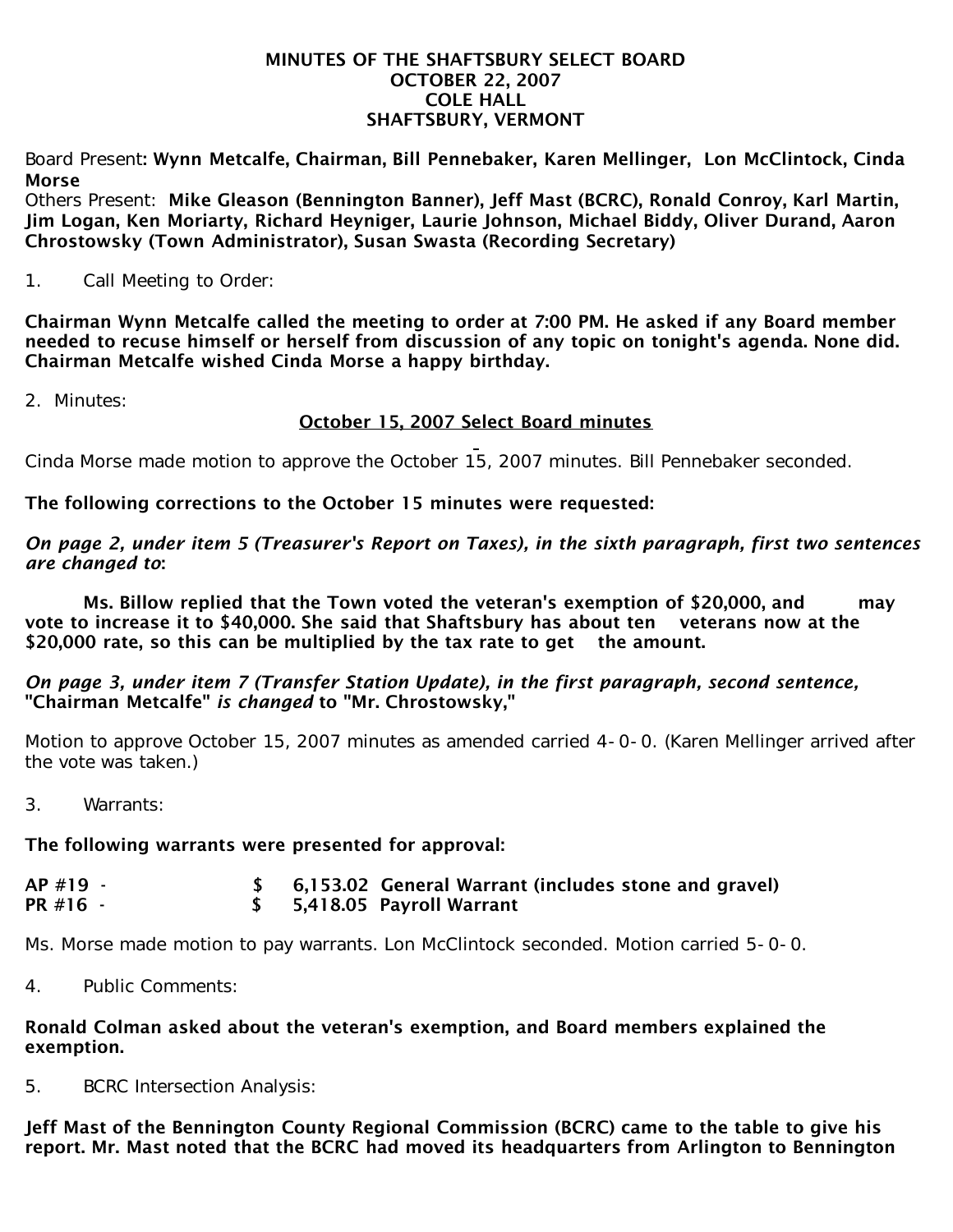### today.

Mr. Mast presented his analysis of two intersections that had been identified as problems. He said that both intersections (Maple Hill and Old Depot Roads, and Maple Hill, Potter Montgomery, Harrison Roads) qualify as low volume.

Mr. Mast stated that because of the extreme angle, merging traffic does not have time to see oncoming traffic on Old Depot Road. He said this intersection is a good candidate for a stop sign. He did not find any accident reports for the intersection, but noted this is often true of lowvolume intersections.

Ms. Mellinger asked if mirrors could help, and Mr. Mast said that he had not considered that and could go back and look. Mr. Pennebaker said that a car coming down the hill might have trouble stopping in winter, but Mr. Mast replied that a car would have to stop anyway if there were oncoming traffic. Stopping would be less dangerous if the driver knows there is a stop sign.

Ms. Mellinger asked about the possibility of a warning sign, and Mr. Mast replied that an intersection advisory sign would be possible. He said that the intersection meets all the criteria for a stop sign, but it's a low traffic road so they could go with either option.

Ms. Morse asked what the procedure for signage would be. Mr. Mast said there is no procedure necessary for an advisory sign, but most towns have a process for a stop sign. Chairman Metcalfe said it is just necessary for the Select Board to warn it and vote on it.

Mr. Mast said he could look into what advisory signs are available. Mr. McClintock said that if a stop sign is put in there should also be a warning sign.

Mr. Mast next discussed the intersection at Maple Hill, Potter Montgomery, and Harrison Roads. He noted that Maple Hill has the most traffic, so it would make sense for Potter Montgomery to have the stop sign, but the traffic on the curve of Maple Hill cannot be seen. He said that reengineering would be the best way to solve the problem, but this would be expensive.

Ms. Mellinger said that there used to be a stop sign on Maple Hill, then it was moved to Harrison. Mr. Pennebaker asked about the possibility of a four-way stop. Mr. Mast said that because of the curve the signs would be well off where you'd want cars to stop. He noted that it is not really an intersection, but a curve.

After further discussion, Mr. Mast said that he would evaluate the intersection for a four-way stop and safety improvements, then present possibilities to the Board. Chairman Metcalfe asked Mr. Chrostowsky to warn a public meeting for next week on stop signs at Myers Road and Peters Four Corners, and on Maple Hill and Old Depot Roads.

6. Noise Ordinance:

Chairman Metcalfe explained that the noise ordinance goes back three years. At that time the Select Board had discussed the ordinance, but decided to hold off on a decision about it because of issues going on with the Hale Mountain Fish and Game Club. He said the Ms. Mellinger had suggested that the Board bring it back to the table. He stated that no decisions will be made tonight.

Noting that members of Hale Mountain were present at the meeting, Chairman Metcalfe stated that the former Planning Commission had suggested removing implosive sounds from the ordinance. With a new Planning Commission and Select Board, it's possible this would be put back in. Tonight is just an open discussion.

Mr. Pennebaker suggested changing "without limitations" in section one to include the limitations in section six. He asked if a town may limit the noise from moving vehicles, and Chairman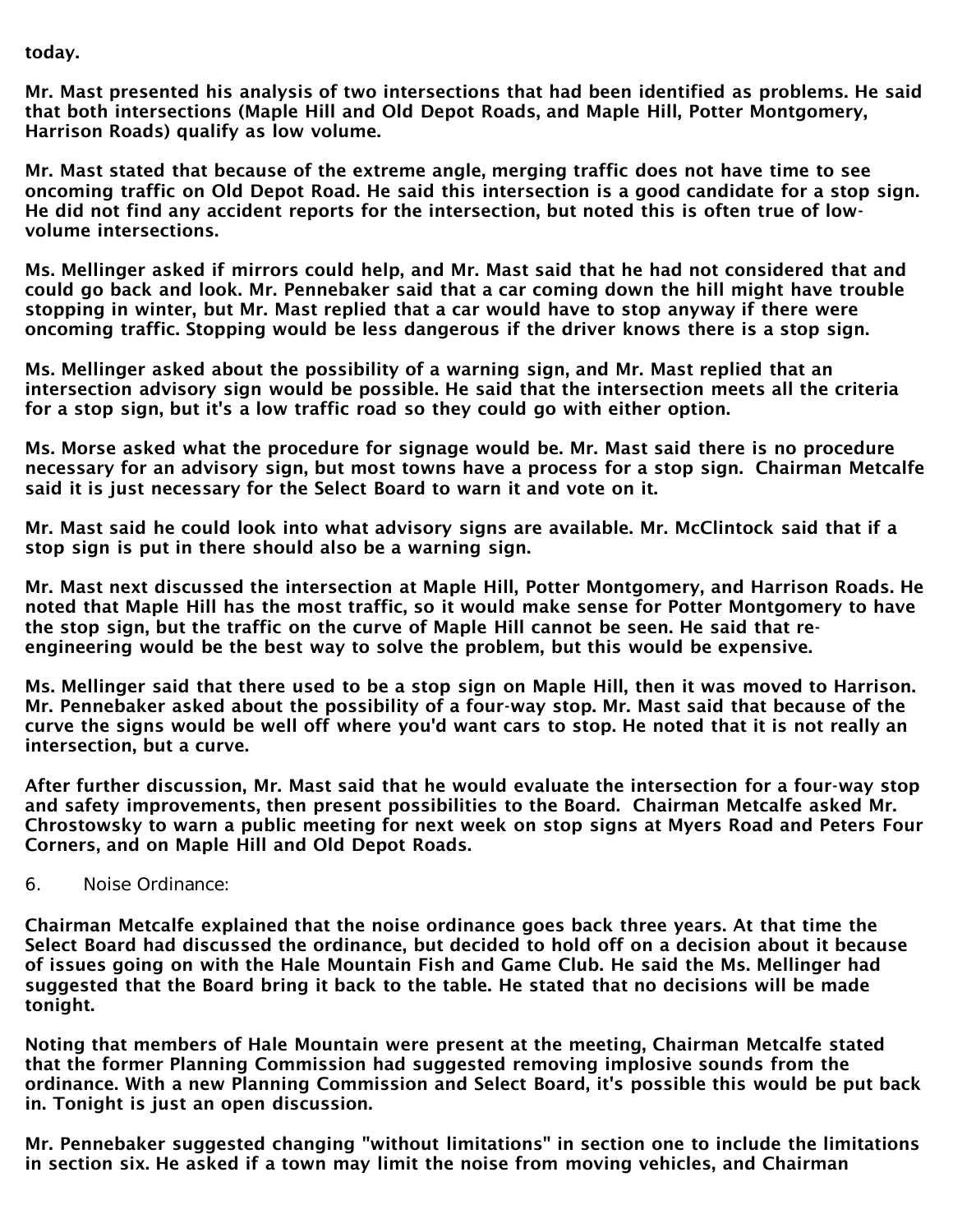Metcalfe replied that Bennington does. Mr. Pennebaker noted the problem of enforcement.

There was discussion of the different types of noise that might bring complaints under a noise ordinance. Ms. Mellinger noted that there is currently a law against disturbing the peace, and Chairman Metcalfe confirmed that this is in effect beginning at 10:00 PM. Ms. Mellinger said she has had complaints about working on cars at night.

There was a discussion of noise limitations in the ordinance, which Mr. Pennebaker noted are stricter than the limitations in the current bylaw. He felt that stricter limitations are reasonable, given the decibel level that causes hearing damage and the recommendations of the World Health Organization.

Chairman Metcalfe asked for public comments. Laurie Johnson asked if limitations in residential areas would include rural residential, and Board members said that it would. Richard Heyniger asked if it would cover the Village or the whole Town, and was told it would be Town-wide.

Jim Logan, president of the Hale Mountain club, stated that this is a very sensitive issue and asked that the Boards look carefully at pre-existing facilities. He noted that Hale Mountain is the only facility used by law enforcement officers for training, and perhaps could be exempted. Chairman Metcalfe replied that it probably could not, noting that Dailey's uses noise reduction, and what's expected of one has to be expected of all.

Mr. Heyniger and Ms. Johnson asked about agricultural machinery and noise, and Chairman Metcalfe said that the state has statutes to protect agriculture that supersede Town ordinances.

Chairman Metcalfe stated that it would be good to have someone speak to the need for an ordinance before proceeding, noting that no one here is expressing that need. Ms. Mellinger pointed out that the ordinance had been unanimously voted out of the former Planning Commission. She suggested they talk to members who had served on that Commission.

Chairman Metcalfe asked who would enforce a noise ordinance. Mr. Pennebaker agreed that enforcement is an issue, but said that without an ordinance their hands are tied if a bad situation arises. He said enforcement can be devised if necessary.

Ms. Morse said that enforcement must be consistent, that someone would have to respond to complaints. Chairman Metcalfe said he had not been aware of problems except for the Shaftsbury Hollow incident.

Ronald Conroy asked for an explanation of the situation, and Board members explained the history of the noise ordinance.

Mr. McClintock stated that he does not believe an ordinance is needed, but that it would be good to know if residents are interested in one. Any ordinance needs to be consistent with the bylaws they adopt. He suggested sending it to the Planning Commission and having them hold a public hearing.

Chairman Metcalfe noted that the Planning Commission has a pretty full plate, and said that he doesn't know how important it is to send a noise ordinance forward at this time. Ms. Morse said that the Select Board is televised and can invite comments. They can find out if there is an interested contingent, and if so, ask the Planning Commission to revisit the ordinance.

Chairman Metcalfe recommended they include it in the meeting three weeks from now. Mr. Pennebaker said that the present bylaws draft should not be held up because of this, and all agreed that it should not.

Mr. Heyniger asked Ms. Mellinger what complaints she had received, and she replied that residents had complained about evening noise from working on cars. Mr. Heyniger asked about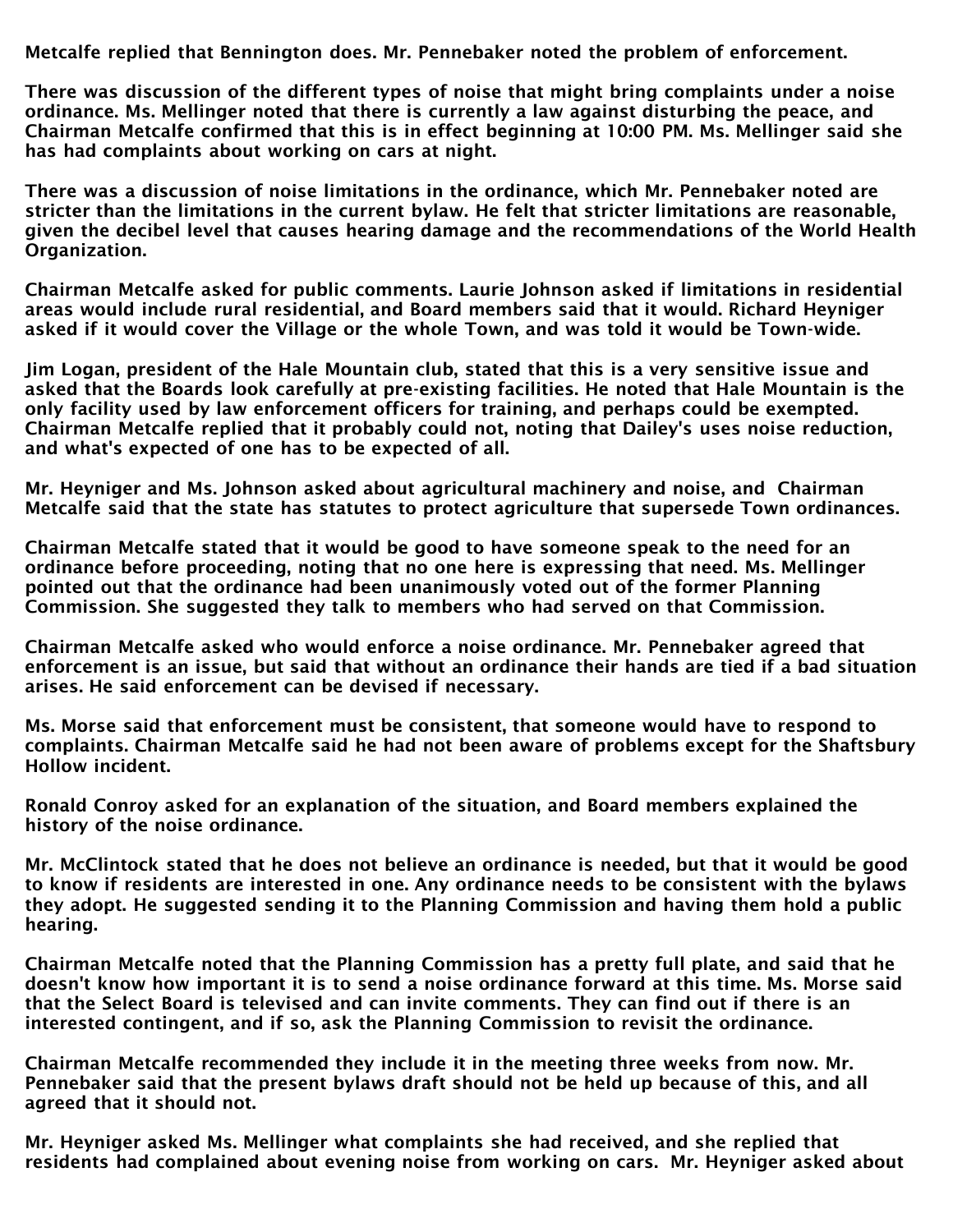# ATVs, and Ms. Mellinger said there are lots of complaints about that.

7. Solid Waste Implementation Plan (SWIP):

Chairman Metcalfe stated that Ms. Mellinger, Mr. Pennebaker, and Mr. Chrostowsky had met and discussed the SWIP. He announced that there will be a meeting for Select Board representatives from all of the towns involved in the SWIP on Wednesday at 6:00 PM in Arlington. Ms. Mellinger, Mr. McClintock, and Mr. Pennebaker agreed to attend the meeting.

Mr. Pennebaker said that they had seen the main problem as the coordinator doing activities that the Town already addresses. He noted that the SWIP diversion rate is 10%, and the Town already does 30%, so it is aimed at laggards rather then leaders. Mr. Pennebaker stated that the Town might use the SWIP to get a better idea of what private haulers are doing, since all solid waste is included in the plan.

There was discussion of the numbers involved, and of possible focus on solid waste handled by private haulers. Ms. Morse said that one of the questions for the Arlington meeting should be how individualized areas addressed by the SWIP can be.

Mr. McClintock stated that the towns involved also need to agree on a supervisory mechanism for the coordinator. Mr. Chrostowsky said that Lissa Stark's letter indicated that the BCRC will supervise. Mr. Pennebaker asked if the coordinator will be coming up with ideas only, or will be implementing also. Chairman Metcalfe said he does not see how the coordinator would have time to implement, but that PR would be useful. Mr. Pennebaker said that implementation is needed.

Mr. McClintock said that if the BCRC has agreed to supervise, it means they are staking their reputation on this, so he does not have a problem with it. Ms. Mellinger and Mr. Pennebaker said that it is still necessary to find out what the coordinator will do for the Town.

Ms. Morse said the purpose of the Arlington meeting is to get those answers. She noted that the SWIP does not involve a lot of money, and that good things could come of it. Mr. McClintock noted the possibility of a regional swap shed. The Board will decide whether to sign on at the next meeting.

8. Other Business:

Chairman Metcalfe asked for a motion to close Cleveland Avenue for Halloween.

Ms. Morse made motion to close Cleveland Avenue from 4:30 to 7:30 PM on Halloween. Ms. Mellinger seconded. Motion carried 5-0-0.

Chairman Metcalfe announced that a meeting an a work camp will be held Wednesday at 6:00 PM. He reported that the Hoedown Committee had met, and put \$5600 in a savings account for the Cleveland Avenue park. Mr. Chrostowsky said he has applied for a recreation grant for park improvements.

Mr. Pennebaker reported on the automated methane measurement system he has devised. He said it will allow constant monitoring at the Eastman's. The costs were just under \$500. He said this system can be duplicated to monitor the landfill methane wells. Chairman Metcalfe asked if they have heard from Heindel and Noyes, and was told they they have not.

Ms. Morse asked about the breakdown of the grand list. Mr. Chrostowsky said that the information is in the Board packets, and that he still needs to get more details. He will also get the recycling information from Trevor Mance that the Board requested.

Ms. Morse commented that she had been shocked to read about the TAM fine, and said that she had thought that the Town, as employer, bore full responsibility. Mr. Pennebaker noted that both